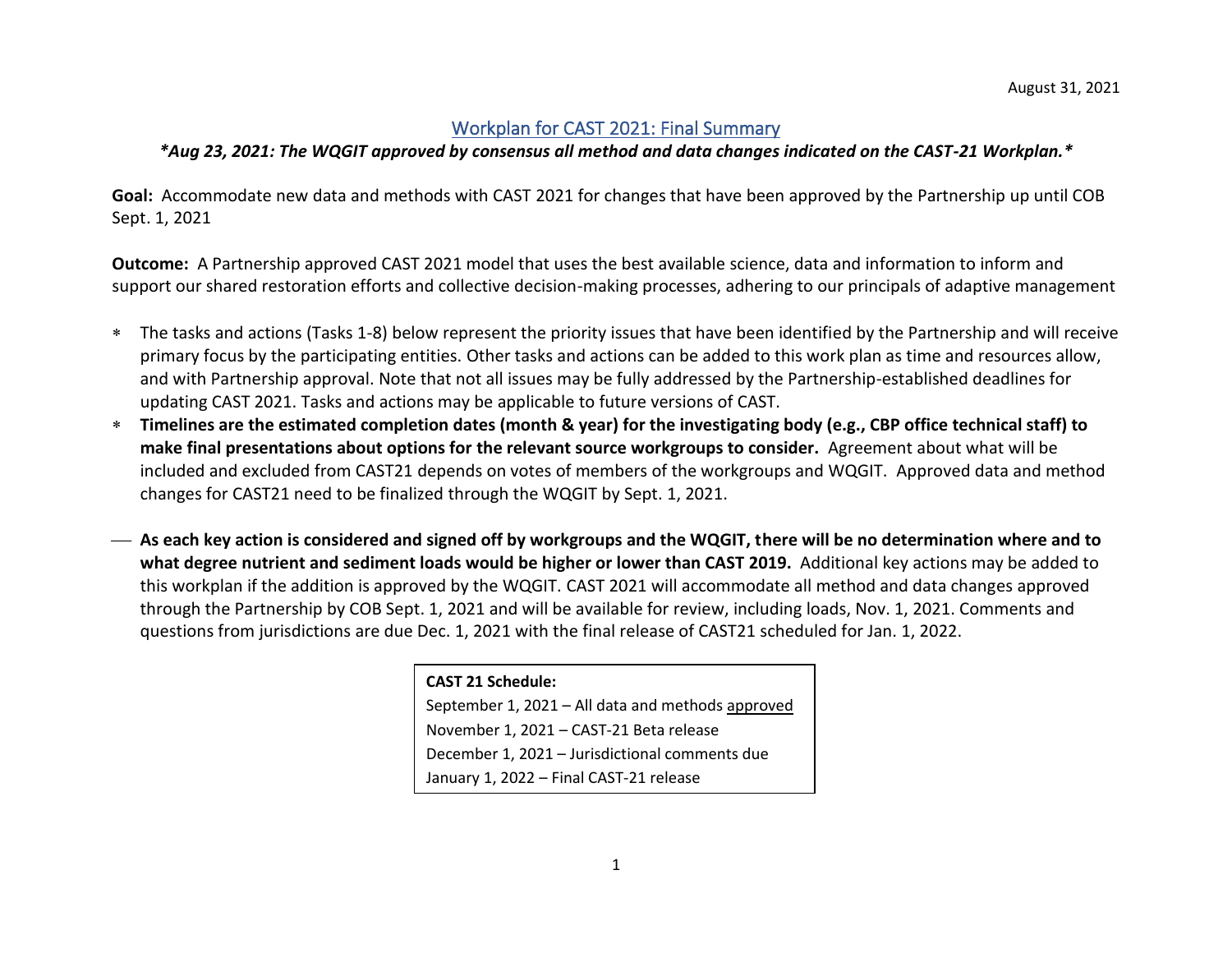|        | <b>Key Action</b>                                     | <b>Participating Entities</b> | Timeline $* -$      | <b>Final Status</b>                            |
|--------|-------------------------------------------------------|-------------------------------|---------------------|------------------------------------------------|
|        |                                                       |                               | Findings            |                                                |
|        |                                                       |                               | Presented to        |                                                |
|        |                                                       |                               | Lead                |                                                |
|        |                                                       |                               | Participating       |                                                |
|        |                                                       |                               | Entity for          |                                                |
|        |                                                       |                               | Decision            |                                                |
| Task 1 | Continue with updates to data and methods for         | Relevant source               |                     | TO BE INCORPORATED CAST-21                     |
|        | the following that typically occur every two years    | workgroup                     |                     |                                                |
|        | - as well as other proposals agreed-to and            | (Agriculture,                 |                     | Please Review:                                 |
|        | approved by the CBP Partnership:                      | Forestry, Land Use,           |                     | <b>CAST Data Update Frequency spreadsheet</b>  |
|        | New or updated BMPs, their effectiveness              | <b>Urban Stormwater,</b>      |                     | on the CAST Progress Reporting webpage for     |
|        | values, and implementation costs                      | Wastewater                    |                     | full list of data received from jurisdictions. |
|        | Revised reported BMP history from<br>$\bullet$        | Treatment,                    |                     | <b>New or updated BMPs</b>                     |
|        | jurisdictions                                         | Wetlands), BMP                |                     | Change tree BMP credit duration to 15          |
|        | State-specific land use data, especially<br>$\bullet$ | <b>Expert Panels, BMP</b>     |                     | years in NEIEN                                 |
|        | where it relates to land use by agency                | <b>Verification Ad-Hoc</b>    | <b>Completed</b>    | Change tree BMP back out year to be 15<br>➤    |
|        | type                                                  | Action Team,                  | <b>August, 2021</b> | years earlier                                  |
|        |                                                       | <b>Watershed Technical</b>    |                     | <b>Change Abandoned Mine Reclamation</b>       |
|        | <b>Developed Sector</b>                               | Workgroup, WQGIT,             |                     | BMP to change mixed open to forest             |
|        | County-level and/or Census zone population,           | Jurisdictions, CBPO           |                     | Change Impervious Disconnection to             |
|        | housing, and employment projections                   | technical staff               |                     | apply to impervious land uses only             |
|        | MS4 area boundaries<br>$\bullet$                      |                               |                     | Update/Add Ditch BMPs per panel<br>➤           |
|        | Zoning information<br>٠                               |                               |                     | report                                         |
|        | <b>Construction acres</b><br>$\bullet$                |                               |                     | Update Wetland BMPs per panel report           |
|        | The number of septic systems and their<br>$\bullet$   |                               |                     | Add Urban Stream Restoration Protocol<br>➤     |
|        | projections, related to sewer service area            |                               |                     |                                                |
|        | boundaries                                            |                               |                     | Urban stream restoration default value<br>≻    |
|        | Rapid infiltration basin load data<br>$\bullet$       |                               |                     | retirement date                                |
|        |                                                       |                               |                     |                                                |
|        | Large monitored onsite septic system load             |                               |                     |                                                |
|        | data                                                  |                               |                     |                                                |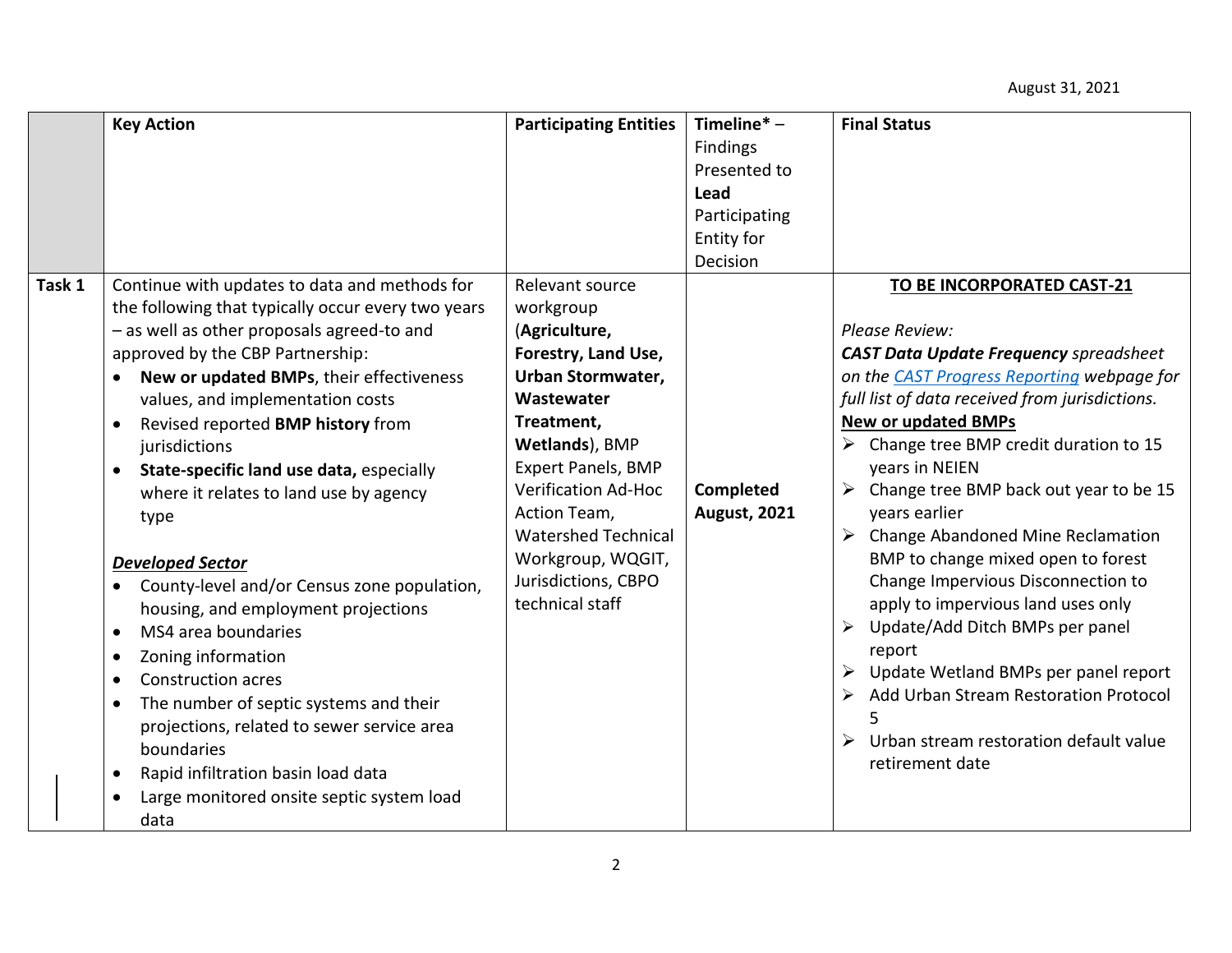| <b>Key Action</b>                                                                                                                                                                                                                                                                                                                                                                                                                                                                                                                                                                       | <b>Participating Entities</b> | Timeline $* -$<br><b>Findings</b><br>Presented to<br>Lead<br>Participating<br>Entity for<br>Decision | <b>Final Status</b>                                                                                                                                                                                                                                                                                                                                                                                                                                                                                                                                                                                                              |
|-----------------------------------------------------------------------------------------------------------------------------------------------------------------------------------------------------------------------------------------------------------------------------------------------------------------------------------------------------------------------------------------------------------------------------------------------------------------------------------------------------------------------------------------------------------------------------------------|-------------------------------|------------------------------------------------------------------------------------------------------|----------------------------------------------------------------------------------------------------------------------------------------------------------------------------------------------------------------------------------------------------------------------------------------------------------------------------------------------------------------------------------------------------------------------------------------------------------------------------------------------------------------------------------------------------------------------------------------------------------------------------------|
| CSO connections and pass-through data<br><b>Agriculture Sector</b><br>Manure nutrient concentrations<br>Manure or litter mass produced per animal<br>Permitted/Non-permitted animal fractions<br>Soil phosphorus data by crop type and county-<br>[for Phase 7]<br>AAPFCO for fertilizer sales and use data for<br>farm (crop) and non-farm (urban turfgrass)<br>entities - as well as other supplemental<br>sources of data<br>USDA-NASS crop yield data + bushels per acre<br>Biosolid and spray irrigation mass and nutrient<br>concentration applications<br>Harvested forest areas |                               |                                                                                                      | <b>Historic Data</b><br>$\triangleright$ New BMP history and progress runs for<br>1985-2021<br>New 1995 adjustment factor<br>New BMP back out history 1985-2017<br>New historic crop need fractions 1985-<br>2016<br>New historic manure transport total<br>phosphorus values 1985-2016<br>New calibration average stb values<br><b>Land Use</b><br>$\triangleright$ Fix ag census vegetable acres used in<br>double cropping calculation<br>New land use change product<br>NY construction acres 2016-2021<br>MD harvested forest 2013-2021<br>VA, WV harvested forest and<br>construction 2021<br>DE, PA, DC construction 2021 |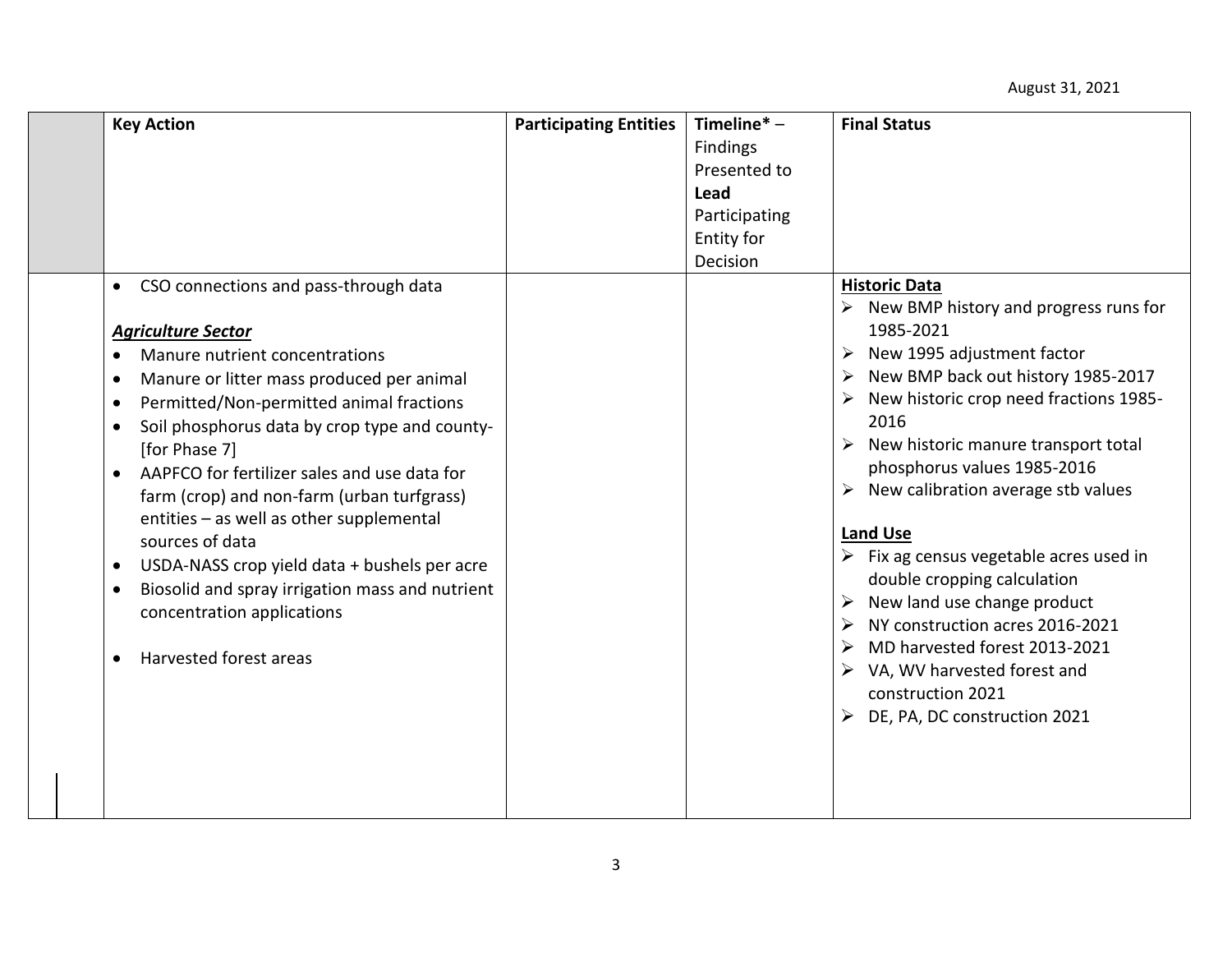| <b>Key Action</b> | <b>Participating Entities</b> | Timeline $* -$ | <b>Final Status</b>                                                                                                                                                                                                                                                                                                                               |
|-------------------|-------------------------------|----------------|---------------------------------------------------------------------------------------------------------------------------------------------------------------------------------------------------------------------------------------------------------------------------------------------------------------------------------------------------|
|                   |                               | Findings       |                                                                                                                                                                                                                                                                                                                                                   |
|                   |                               | Presented to   |                                                                                                                                                                                                                                                                                                                                                   |
|                   |                               | Lead           |                                                                                                                                                                                                                                                                                                                                                   |
|                   |                               | Participating  |                                                                                                                                                                                                                                                                                                                                                   |
|                   |                               | Entity for     |                                                                                                                                                                                                                                                                                                                                                   |
|                   |                               | Decision       |                                                                                                                                                                                                                                                                                                                                                   |
|                   |                               |                | Wastewater                                                                                                                                                                                                                                                                                                                                        |
|                   |                               |                | > Update point source supplemental data<br>based on last year supplied<br>Update MD biosolids data<br>$\blacktriangleright$<br>Update 3 flow values in MD 2016<br>➤<br>wastewater data<br>PA CSO data<br>➤<br>PA biosolids<br>$\blacktriangleright$<br><b>Agriculture</b><br>> USDA-NASS crop yield data<br>> AAPFCO fertilizer data through 2016 |
|                   |                               |                | <b>CAST Graph &amp; Tool Updates</b><br>$\triangleright$ Trends over time (6 data tools)<br>Cost per BMP and Lb per BMP tables and<br>$\blacktriangleright$<br>graphs based on 150+ isolation scenarios                                                                                                                                           |
|                   |                               |                | Marginal change in load for each BMP<br>$\blacktriangleright$<br>graphs<br>TN Loads by Input<br>➤                                                                                                                                                                                                                                                 |
|                   |                               |                |                                                                                                                                                                                                                                                                                                                                                   |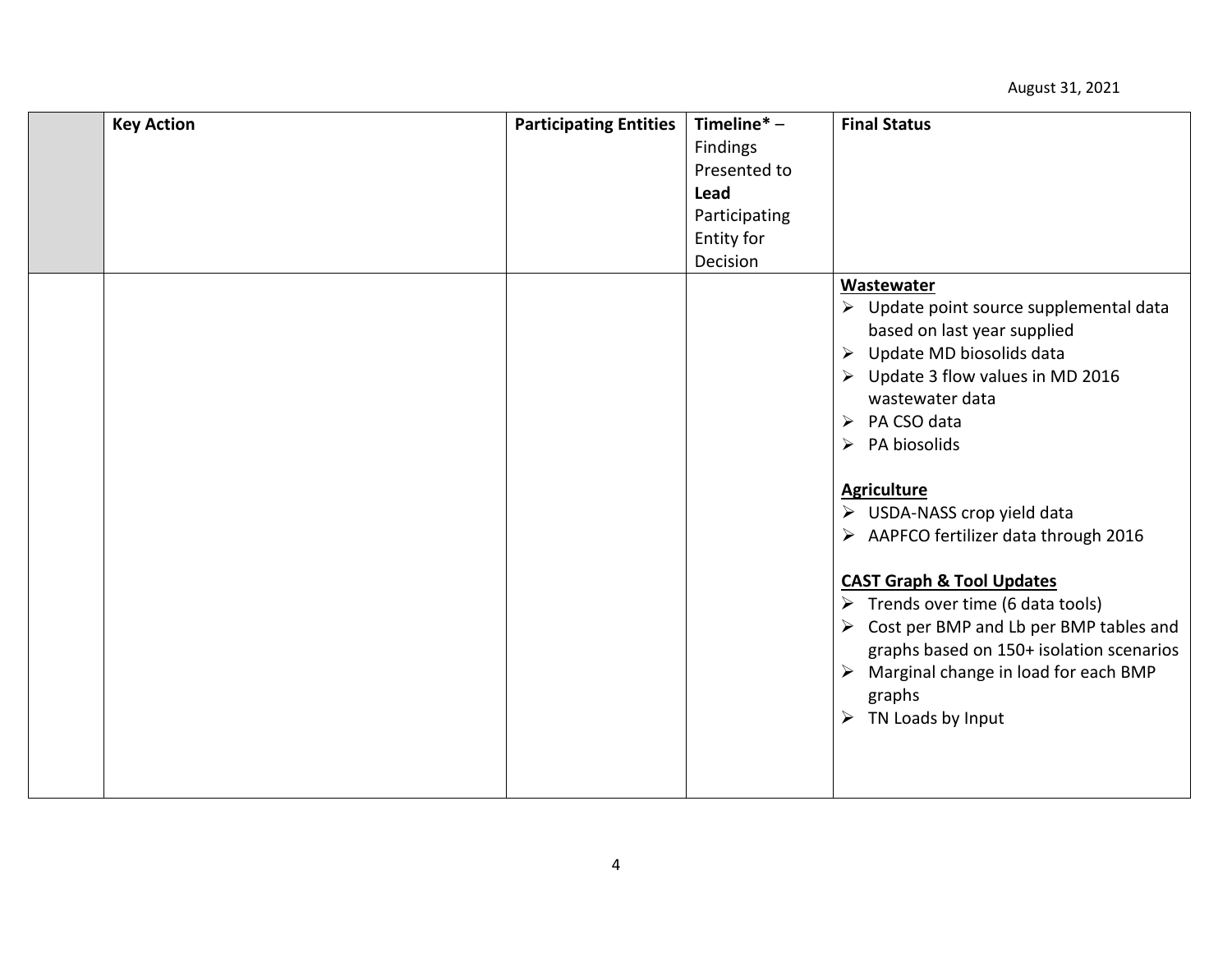|        | <b>Key Action</b>                                                                                                                                                                                                                                                                                                                                                                                                                                                                                                                                                                                           | <b>Participating Entities</b>                                                                                                             | Timeline $*$ –                   | <b>Final Status</b>                                                                                                                                                                                                                                                                                                                                                                                                                                                                                                             |
|--------|-------------------------------------------------------------------------------------------------------------------------------------------------------------------------------------------------------------------------------------------------------------------------------------------------------------------------------------------------------------------------------------------------------------------------------------------------------------------------------------------------------------------------------------------------------------------------------------------------------------|-------------------------------------------------------------------------------------------------------------------------------------------|----------------------------------|---------------------------------------------------------------------------------------------------------------------------------------------------------------------------------------------------------------------------------------------------------------------------------------------------------------------------------------------------------------------------------------------------------------------------------------------------------------------------------------------------------------------------------|
|        |                                                                                                                                                                                                                                                                                                                                                                                                                                                                                                                                                                                                             |                                                                                                                                           | Findings                         |                                                                                                                                                                                                                                                                                                                                                                                                                                                                                                                                 |
|        |                                                                                                                                                                                                                                                                                                                                                                                                                                                                                                                                                                                                             |                                                                                                                                           | Presented to                     |                                                                                                                                                                                                                                                                                                                                                                                                                                                                                                                                 |
|        |                                                                                                                                                                                                                                                                                                                                                                                                                                                                                                                                                                                                             |                                                                                                                                           | Lead                             |                                                                                                                                                                                                                                                                                                                                                                                                                                                                                                                                 |
|        |                                                                                                                                                                                                                                                                                                                                                                                                                                                                                                                                                                                                             |                                                                                                                                           | Participating                    |                                                                                                                                                                                                                                                                                                                                                                                                                                                                                                                                 |
|        |                                                                                                                                                                                                                                                                                                                                                                                                                                                                                                                                                                                                             |                                                                                                                                           | Entity for                       |                                                                                                                                                                                                                                                                                                                                                                                                                                                                                                                                 |
|        |                                                                                                                                                                                                                                                                                                                                                                                                                                                                                                                                                                                                             |                                                                                                                                           | Decision                         |                                                                                                                                                                                                                                                                                                                                                                                                                                                                                                                                 |
| Task 2 | Investigate alternatives to the current methods for<br>forecasting agricultural land uses and animals and<br>propose options for Partnership consideration.<br>Particular attention will be paid to trends in acres<br>of full-season soybeans and double-crops                                                                                                                                                                                                                                                                                                                                             | <b>Agriculture</b><br>Workgroup, Land<br>Use Workgroup,<br><b>Watershed Technical</b><br>Workgroup, WQGIT,<br><b>CBPO</b> technical staff | Completed,<br><b>March 2021</b>  | 3/18/21 DECISION: The AgWG approved a<br>path forward regarding CAST-21 Workplan<br>Task 2: Investigate alternatives to the<br>current methods for forecasting agricultural<br>land uses and animals and propose options<br>for partnership consideration. The AgWG<br>achieved consensus to continue using the<br>current projection method (Double<br>Exponential Smoothing: Alpha = 0.8).                                                                                                                                    |
| Task 3 | Investigate 2012-2017 Ag Census change for crop types<br>"Cropland in cultivated summer fallow" and "Cropland<br>idle or used for cover crops or soil improvement but<br>not harvested and not pastured or grazed" and<br>attempt to determine if reported increases are<br>reflective of on-the-ground change. To the extent that<br>information becomes available that demonstrates that<br>census-reported changes are not reflective of real<br>change, explore mechanisms by which model inputs<br>for CAST 2021 might be adjusted to counteract and<br>propose options for Partnership consideration. | <b>Agriculture</b><br>Workgroup, Land<br>Use Workgroup,<br><b>Watershed Technical</b><br>Workgroup, WQGIT,<br><b>CBPO</b> technical staff | Completed<br>January, 2021       | 01/21/21 DECISION: The AgWG<br>acknowledges that investigation has not<br>provided evidence to indicate that the 2017<br>Ag Census data is or is not reflective of on-<br>the-ground change, therefore cannot<br>recommend adjustment toCAST-21 model<br>inputs at this time. The AgWG has exhausted<br>its available resources to investigate this<br>issue, but this decision does not preclude<br>interested parties from pursuing further<br>lines of inquiry and bringing information<br>back to the workgroup for review. |
| Task 4 | Investigate use of latest landcover and LiDAR<br>imagery to better define changes in total<br>agriculture areas and crop acres through time as                                                                                                                                                                                                                                                                                                                                                                                                                                                              | <b>Land Use</b><br>Workgroup,<br>Agriculture                                                                                              | Completed<br><b>August, 2021</b> | 8/23/21 DECISION: The WQGIT reached<br>consensus on the use of the high-resolution                                                                                                                                                                                                                                                                                                                                                                                                                                              |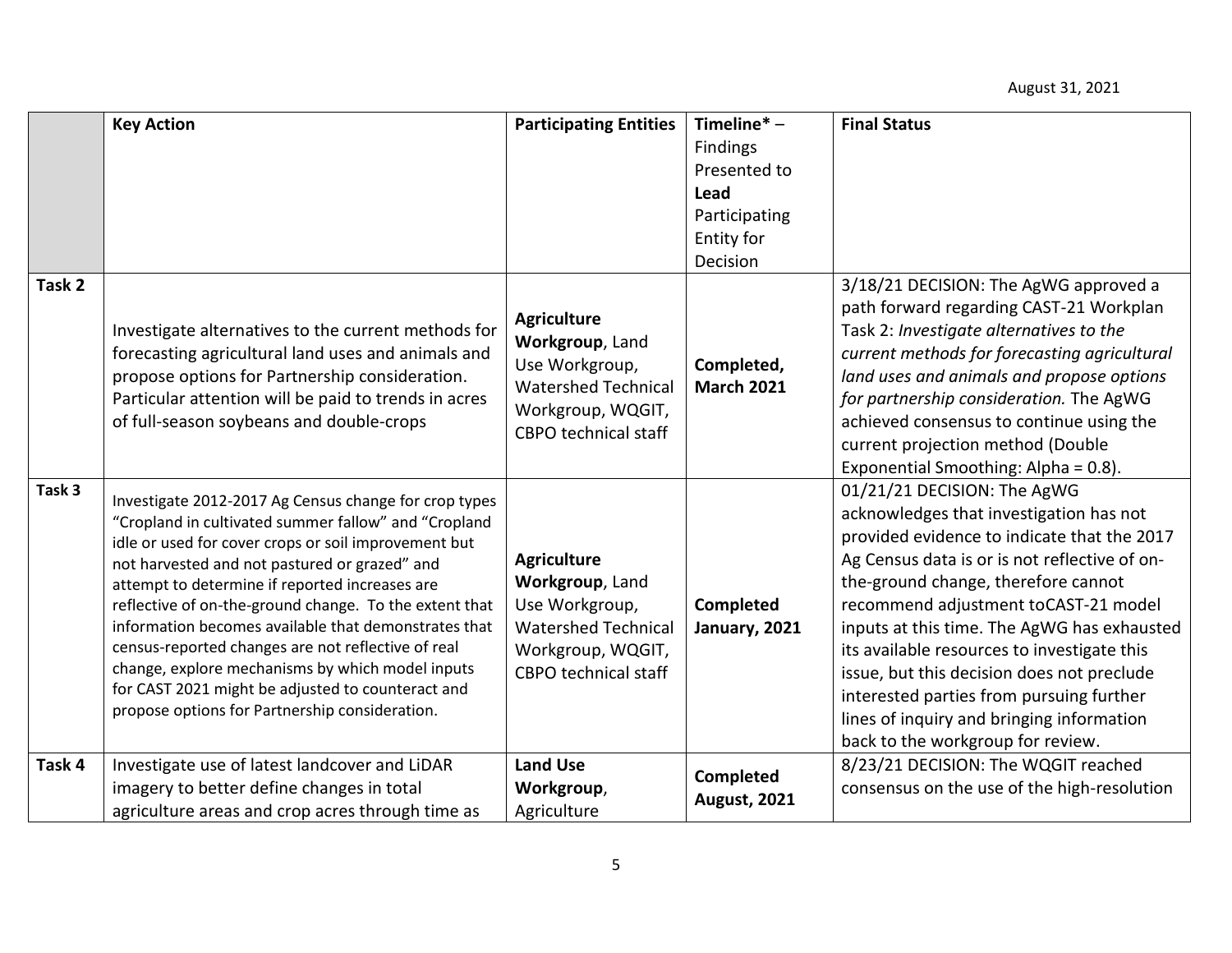|        | <b>Key Action</b>                                | <b>Participating Entities</b> | Timeline $* -$        | <b>Final Status</b>                         |
|--------|--------------------------------------------------|-------------------------------|-----------------------|---------------------------------------------|
|        |                                                  |                               | <b>Findings</b>       |                                             |
|        |                                                  |                               | Presented to          |                                             |
|        |                                                  |                               | <b>Lead</b>           |                                             |
|        |                                                  |                               | Participating         |                                             |
|        |                                                  |                               | Entity for            |                                             |
|        |                                                  |                               | Decision              |                                             |
|        | well as all other source categories in the       | Workgroup, Forestry           |                       | land use change data (2013-2017) as the     |
|        | developed sector, forest, mixed open, and        | Workgroup, Urban              |                       | "best available data" to inform CAST 2021.  |
|        | wetlands                                         | Stormwater                    |                       |                                             |
|        |                                                  | Workgroup,                    |                       | 5/20/21 DECISION: The AgWG supported        |
|        |                                                  | Wetlands                      |                       | adoption of the proposed land use           |
|        |                                                  | Workgroup,                    |                       | methodology for determining the change in   |
|        |                                                  | <b>Watershed Technical</b>    |                       | total agricultural area from 2013 to 2017.  |
|        |                                                  | Workgroup, WQGIT,             |                       |                                             |
|        |                                                  | <b>CBPO</b> technical staff   |                       |                                             |
| Task 5 |                                                  | <b>Agriculture</b>            |                       | 5/20/21 DECISION: The AgWG approved the     |
|        | Investigate alternatives for estimating acres of | Workgroup,                    |                       | continued use of the current double-        |
|        | double-crops and propose options for Partnership | <b>Watershed Technical</b>    | <b>Completed May,</b> | cropping methodology.                       |
|        | consideration                                    | Workgroup, WQGIT,             | 2021                  |                                             |
|        |                                                  | <b>CBPO</b> technical staff   |                       |                                             |
| Task 6 |                                                  |                               |                       | 5/20/21 & 6/17/21 DECISION:                 |
|        |                                                  |                               |                       | The AgWG is asked to endorse or not         |
|        |                                                  |                               |                       | endorse application of a non-zero reduction |
|        |                                                  | <b>Agriculture</b>            |                       | efficiency for the Supplemental Nitrogen    |
|        | Consider additions to current methods for        | Workgroup,                    | <b>Completed May,</b> | Nutrient Management BMP on the full-        |
|        | "crediting" Nutrient Management on soybeans      | <b>Watershed Technical</b>    | 2021                  | season soybean load source (rate, timing,   |
|        | and propose options                              | Workgroup, WQGIT,             |                       | and/or placement).                          |
|        |                                                  | <b>CBPO</b> technical staff   |                       |                                             |
|        |                                                  |                               |                       | No consensus- 2 Endorse, 8 Not Endorse, 1   |
|        |                                                  |                               |                       | Hold, 4 Not Present, 4 No Vote (AgWG did    |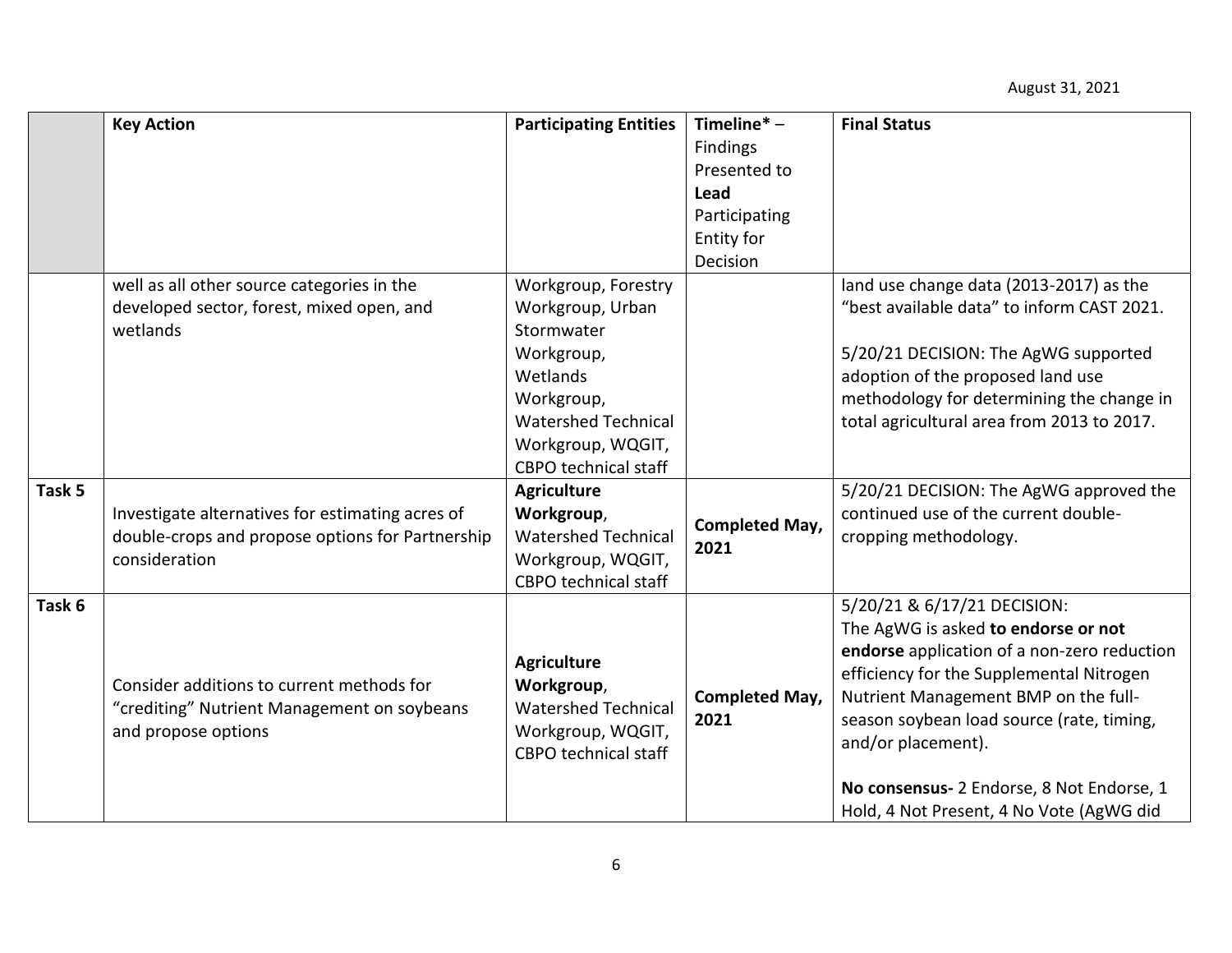|        | <b>Key Action</b>                                                                                                        | <b>Participating Entities</b>                                                                                      | Timeline $* -$                                             | <b>Final Status</b>                                                                                                                                                                                                                                                                                                                                       |
|--------|--------------------------------------------------------------------------------------------------------------------------|--------------------------------------------------------------------------------------------------------------------|------------------------------------------------------------|-----------------------------------------------------------------------------------------------------------------------------------------------------------------------------------------------------------------------------------------------------------------------------------------------------------------------------------------------------------|
|        |                                                                                                                          |                                                                                                                    | <b>Findings</b>                                            |                                                                                                                                                                                                                                                                                                                                                           |
|        |                                                                                                                          |                                                                                                                    | Presented to                                               |                                                                                                                                                                                                                                                                                                                                                           |
|        |                                                                                                                          |                                                                                                                    | Lead                                                       |                                                                                                                                                                                                                                                                                                                                                           |
|        |                                                                                                                          |                                                                                                                    | Participating                                              |                                                                                                                                                                                                                                                                                                                                                           |
|        |                                                                                                                          |                                                                                                                    | Entity for                                                 |                                                                                                                                                                                                                                                                                                                                                           |
|        |                                                                                                                          |                                                                                                                    | Decision                                                   |                                                                                                                                                                                                                                                                                                                                                           |
|        |                                                                                                                          |                                                                                                                    |                                                            | achieve consensus to endorse change to<br>Supplemental NM BMP for full-season<br>soybeans.)<br>Long-term recommendations:<br>Phase 7 review of ag loading rates<br>continued efforts to improved<br>accuracy of crop data sources &<br>improve understanding of real-world<br>soybean management for future<br>incorporation into CAST.                   |
| Task 7 | Accommodate with CAST21 QA/QC'd historic and<br>current layer population data for Hillandale Farms,<br>Spring Grove, PA. | <b>Agriculture</b><br>Workgroup,<br><b>Watershed Technical</b><br>Workgroup, WQGIT,<br><b>CBPO</b> technical staff | May, 2021<br><b>Decision Tabled</b><br><b>August, 2021</b> | Fall 2021:<br>Continued discussion in AgWG and WTWG<br>to address partner concerns and seek next<br>steps and resolution via consensus.<br>8/5/21 WTWG<br>Decision Requested: WTWG consensus on<br>including Hillandale data into CAST 2021.<br>Decision tabled.<br>8/19/21 AgWG: Summary of WTWG and<br>questions to consider for CAST-23 and<br>Phase 7 |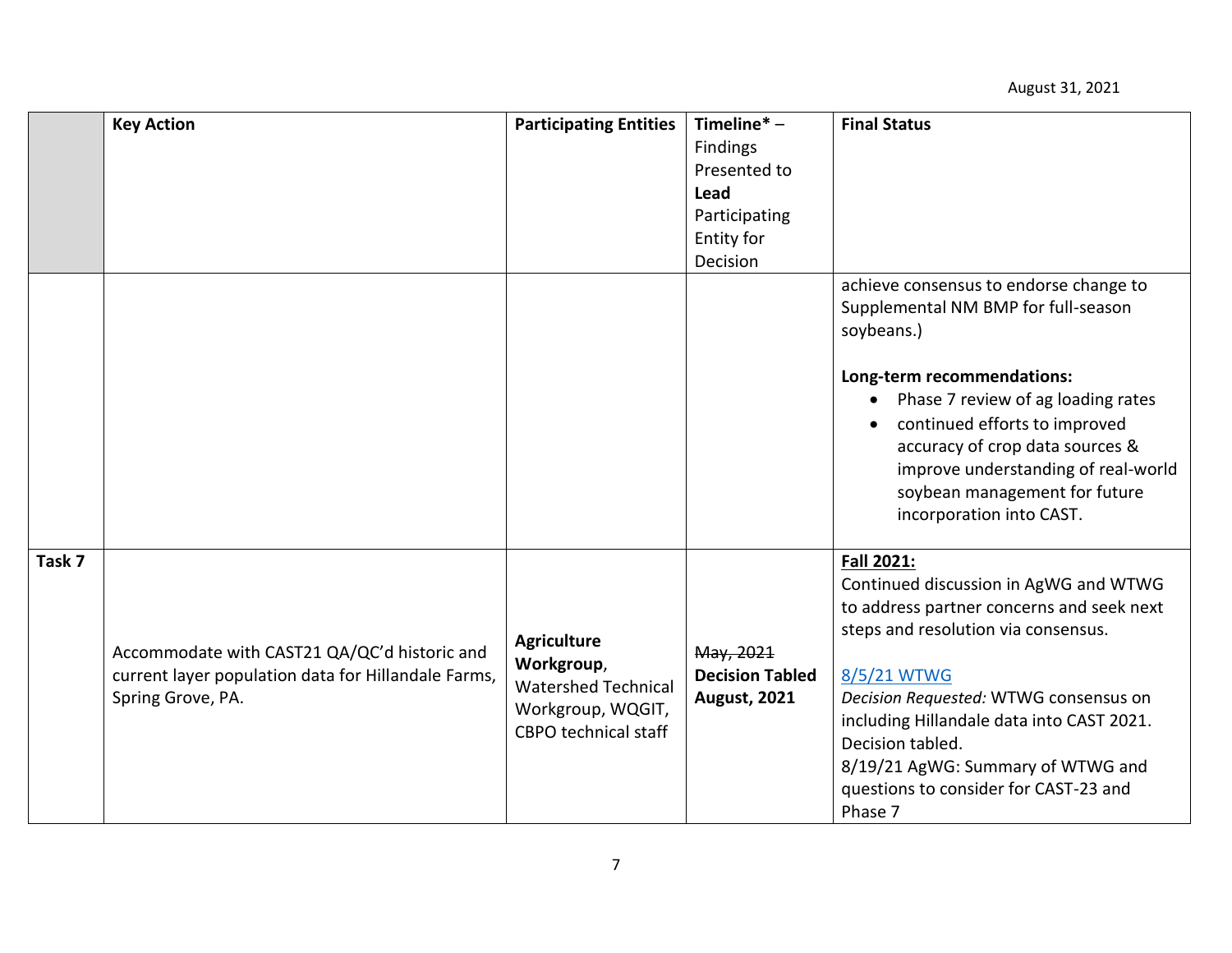|        | <b>Key Action</b>                                                                                                               | <b>Participating Entities</b>                                                                                                                                                                            | Timeline $*$ –                                                                                                                                                                                         | <b>Final Status</b>                                                                                                                                                                                                                                                                                                                                                                                                                                    |
|--------|---------------------------------------------------------------------------------------------------------------------------------|----------------------------------------------------------------------------------------------------------------------------------------------------------------------------------------------------------|--------------------------------------------------------------------------------------------------------------------------------------------------------------------------------------------------------|--------------------------------------------------------------------------------------------------------------------------------------------------------------------------------------------------------------------------------------------------------------------------------------------------------------------------------------------------------------------------------------------------------------------------------------------------------|
|        |                                                                                                                                 |                                                                                                                                                                                                          | <b>Findings</b>                                                                                                                                                                                        |                                                                                                                                                                                                                                                                                                                                                                                                                                                        |
|        |                                                                                                                                 |                                                                                                                                                                                                          | Presented to                                                                                                                                                                                           |                                                                                                                                                                                                                                                                                                                                                                                                                                                        |
|        |                                                                                                                                 |                                                                                                                                                                                                          | Lead                                                                                                                                                                                                   |                                                                                                                                                                                                                                                                                                                                                                                                                                                        |
|        |                                                                                                                                 |                                                                                                                                                                                                          | Participating                                                                                                                                                                                          |                                                                                                                                                                                                                                                                                                                                                                                                                                                        |
|        |                                                                                                                                 |                                                                                                                                                                                                          | <b>Entity for</b>                                                                                                                                                                                      |                                                                                                                                                                                                                                                                                                                                                                                                                                                        |
|        |                                                                                                                                 |                                                                                                                                                                                                          | Decision                                                                                                                                                                                               |                                                                                                                                                                                                                                                                                                                                                                                                                                                        |
|        |                                                                                                                                 |                                                                                                                                                                                                          |                                                                                                                                                                                                        | layer production data (2000-2020) obtained from<br>Hillandale layer facilities; limited CAFO permit, NMP,<br>MMP information obtained<br>7/15/21 AgWG: Brief update on WTWG discussion<br>7/1/21 WTWG: Presentation & discussion on<br>progress. Questions & concerns catalogued.<br>2/11/21 AgWG Ad-Hoc discussion of issue                                                                                                                           |
| Task 8 |                                                                                                                                 |                                                                                                                                                                                                          |                                                                                                                                                                                                        | 9/10/21 BMPVAHAT:                                                                                                                                                                                                                                                                                                                                                                                                                                      |
|        |                                                                                                                                 |                                                                                                                                                                                                          | June, 2021                                                                                                                                                                                             | Mark Dubin, UMD, will speak on verification                                                                                                                                                                                                                                                                                                                                                                                                            |
|        |                                                                                                                                 | Relevant source                                                                                                                                                                                          | On-going                                                                                                                                                                                               | related projects across the watershed.                                                                                                                                                                                                                                                                                                                                                                                                                 |
|        |                                                                                                                                 | workgroup                                                                                                                                                                                                | <b>BMPVAHAT</b>                                                                                                                                                                                        |                                                                                                                                                                                                                                                                                                                                                                                                                                                        |
|        | Build in Partnership-approved products of the<br><b>BMP Verification Ad-Hoc Action Team as it relates</b><br>to credit duration | (Agriculture,<br>Forestry, Urban<br>Stormwater,<br>Wetlands), BMP<br><b>Verification Ad-Hoc</b><br><b>Action Team,</b><br><b>Watershed Technical</b><br>Workgroup, WQGIT,<br><b>CBPO</b> technical staff | charge includes a<br>two-year timeline,<br>beginning August<br>2020<br>(Credit duration<br>extension for<br>select forestry<br>practices-8/23/21<br>WQGIT decision-<br>will be included in<br>CAST-21) | The BMPVAHAT is in the process of 1)<br>discussing the extension of grass buffer<br>credit durations past 10 years, 2) developing<br>a proposal for partial credit in NEIEN, and 3)<br>developing a proposal to extend the<br>Wetland Restoration and Wetland Creation<br>credit durations past 15 years with the<br>Wetlands workgroup.<br>Programmatic discussion will continue with focus on<br>resource issues states have with their verification |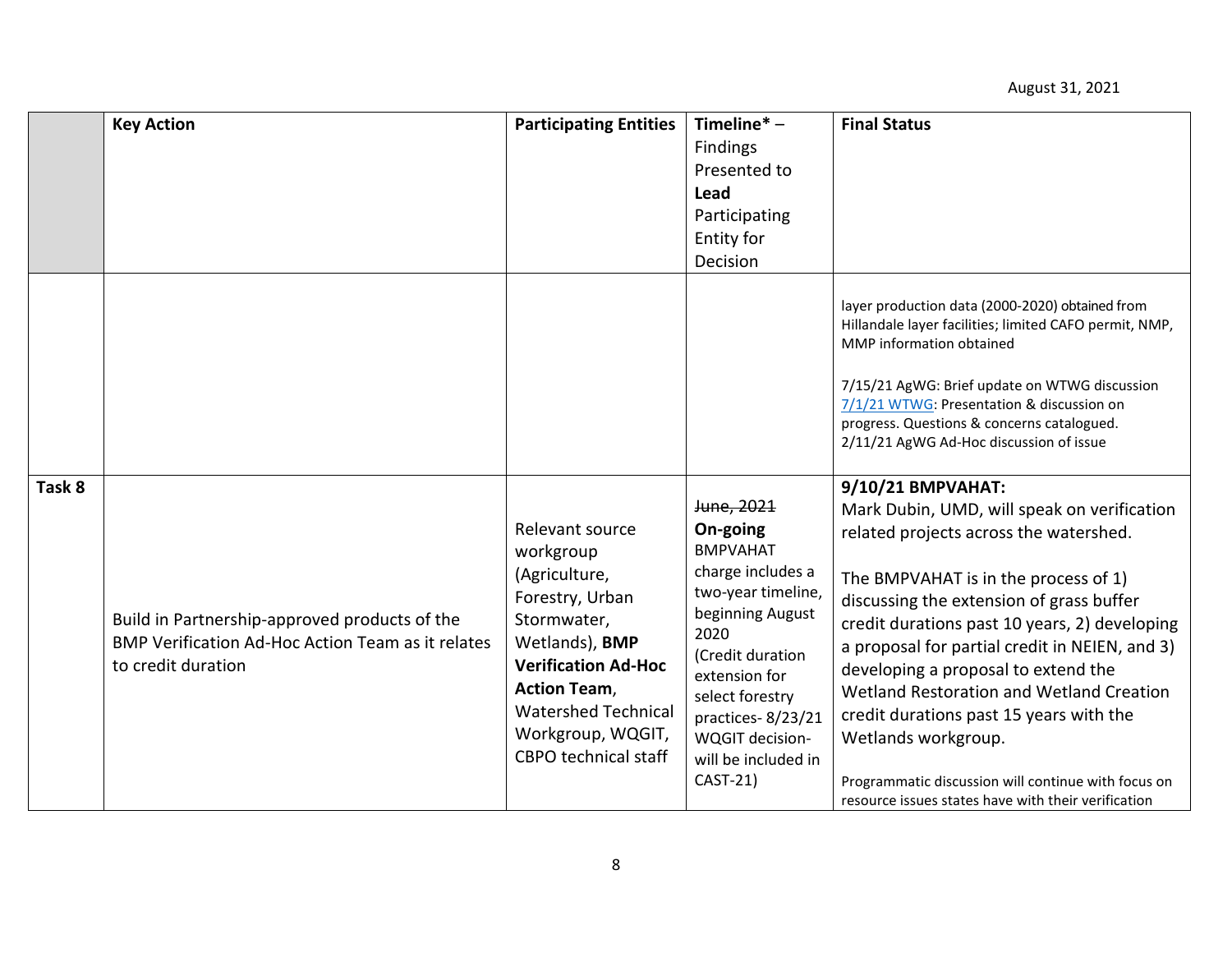| <b>Key Action</b> | <b>Participating Entities</b> | Timeline $* -$ | <b>Final Status</b>                                                                                                                                                                                                                                                                                                                                                                                                                                                                                                                                                                                                                                                                                                                                                                                                                                                                                                                                                                                                                                                                                                         |
|-------------------|-------------------------------|----------------|-----------------------------------------------------------------------------------------------------------------------------------------------------------------------------------------------------------------------------------------------------------------------------------------------------------------------------------------------------------------------------------------------------------------------------------------------------------------------------------------------------------------------------------------------------------------------------------------------------------------------------------------------------------------------------------------------------------------------------------------------------------------------------------------------------------------------------------------------------------------------------------------------------------------------------------------------------------------------------------------------------------------------------------------------------------------------------------------------------------------------------|
|                   |                               | Findings       |                                                                                                                                                                                                                                                                                                                                                                                                                                                                                                                                                                                                                                                                                                                                                                                                                                                                                                                                                                                                                                                                                                                             |
|                   |                               | Presented to   |                                                                                                                                                                                                                                                                                                                                                                                                                                                                                                                                                                                                                                                                                                                                                                                                                                                                                                                                                                                                                                                                                                                             |
|                   |                               | Lead           |                                                                                                                                                                                                                                                                                                                                                                                                                                                                                                                                                                                                                                                                                                                                                                                                                                                                                                                                                                                                                                                                                                                             |
|                   |                               | Participating  |                                                                                                                                                                                                                                                                                                                                                                                                                                                                                                                                                                                                                                                                                                                                                                                                                                                                                                                                                                                                                                                                                                                             |
|                   |                               | Entity for     |                                                                                                                                                                                                                                                                                                                                                                                                                                                                                                                                                                                                                                                                                                                                                                                                                                                                                                                                                                                                                                                                                                                             |
|                   |                               | Decision       |                                                                                                                                                                                                                                                                                                                                                                                                                                                                                                                                                                                                                                                                                                                                                                                                                                                                                                                                                                                                                                                                                                                             |
|                   |                               |                | programs and alternative verification approaches<br>that may overcome those issues.<br>Updates will be provided on the approval arocess for<br>new verification methods.<br>State verification program challenges have been<br>elevated; these conversations are on-going to reach a<br>holistic understanding of and solutions to challenges.<br>8/23/21 DECISION: The WQGIT approved<br>the inclusion of the extension of the credit<br>duration for select forestry practices from<br>10 years to 15 years in CAST 2021.<br>8/17/21 Wetlands WG: Continued discussion on a<br>potential credit duration extension past 15 years<br>for wetland restoration, wetland creation, and<br>wetland reestablishment. An Ad-Hoc group will be<br>convened to discuss options.<br>8/13/21 BMPVAHAT: Grass Buffers Credit<br>Duration Introduction - Background information<br>to address request to extend practice credit<br>duration past 15 years, Broader Programmatic<br>Discussion on practices states have difficulty<br>verifying and verification approaches introduced<br>to address capacity/workforce related issues. |
|                   |                               |                | Aug 2021 Wetlands WG: Continued discussion on                                                                                                                                                                                                                                                                                                                                                                                                                                                                                                                                                                                                                                                                                                                                                                                                                                                                                                                                                                                                                                                                               |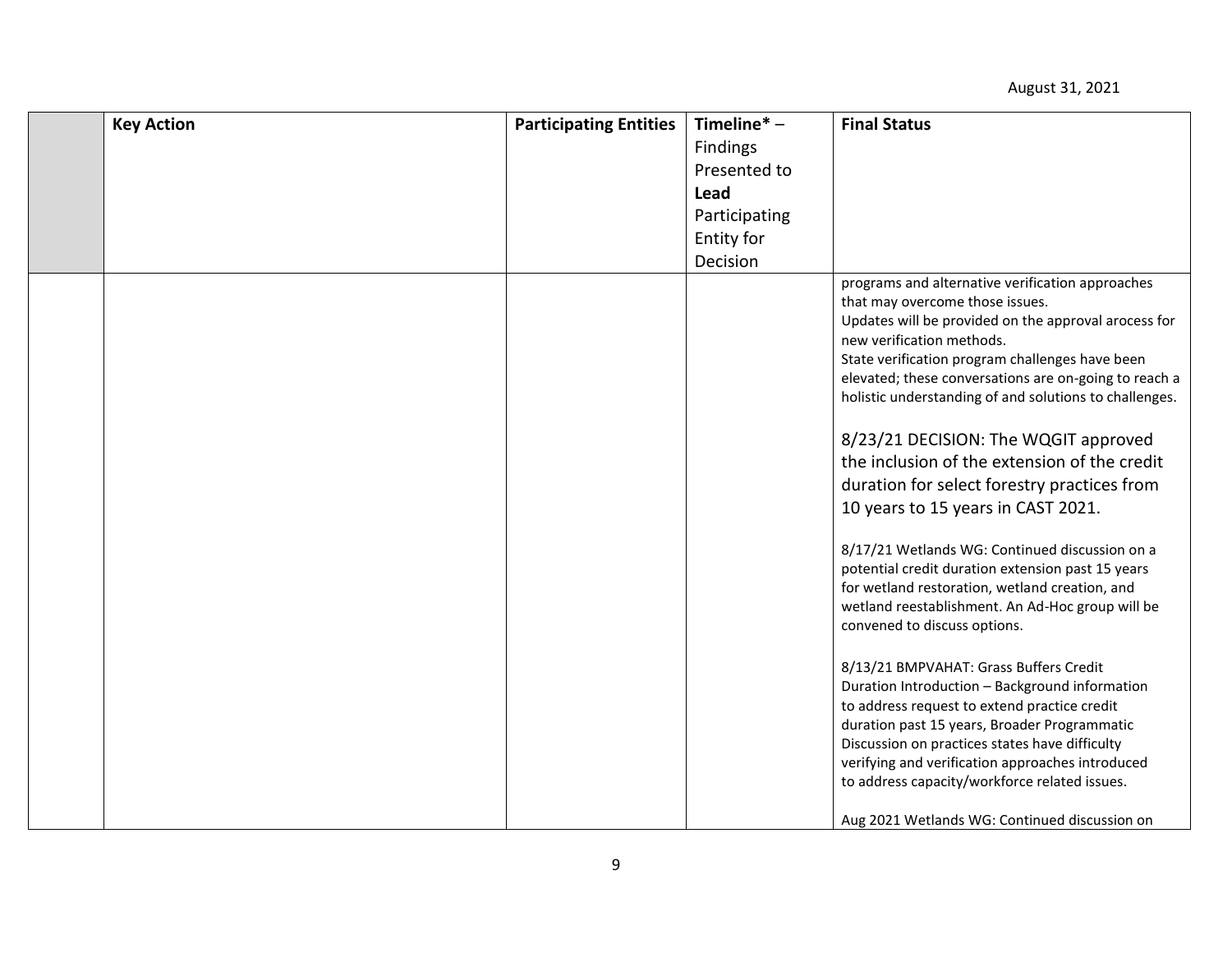| <b>Key Action</b> | <b>Participating Entities</b> | Timeline $* -$ | <b>Final Status</b>                                                                                                                                                                                                                                                                      |
|-------------------|-------------------------------|----------------|------------------------------------------------------------------------------------------------------------------------------------------------------------------------------------------------------------------------------------------------------------------------------------------|
|                   |                               | Findings       |                                                                                                                                                                                                                                                                                          |
|                   |                               | Presented to   |                                                                                                                                                                                                                                                                                          |
|                   |                               | Lead           |                                                                                                                                                                                                                                                                                          |
|                   |                               | Participating  |                                                                                                                                                                                                                                                                                          |
|                   |                               | Entity for     |                                                                                                                                                                                                                                                                                          |
|                   |                               | Decision       |                                                                                                                                                                                                                                                                                          |
|                   |                               |                | the appropriate credit duration for wetland<br>restoration practices.                                                                                                                                                                                                                    |
|                   |                               |                | 7/15/21 AgWG progress update: Presented Ag<br>related concerns that are being addressed by the<br>BMPVAHAT. There were no additional comments<br>from the AgWG.                                                                                                                          |
|                   |                               |                | July 2021 BMPVAHAT: Vote to support Credit<br>Duration extension from the FWG for Forest<br>Buffer, Tree Planting and Forest Planting BMPs.<br><b>BMPVAHAT support for extending credit duration</b><br>was not unanimous, with stand aside votes from<br>USWG and LUWG representatives. |
|                   |                               |                | June and July Meetings: Partial Credit and<br>Programmatic Conversations.                                                                                                                                                                                                                |
|                   |                               |                | June Wetlands Meeting: Conversation on<br>extending the credit duration of wetland<br>restoration.                                                                                                                                                                                       |
|                   |                               |                | 05/14/2021 BMPVAHAT: BRC/LLM issue was<br>tabled. Next steps have been identified and<br>provided to the group for those who would like to<br>revisit the issue.                                                                                                                         |
|                   |                               |                | Diminishing or partial credit was introduced for<br>discussion.                                                                                                                                                                                                                          |